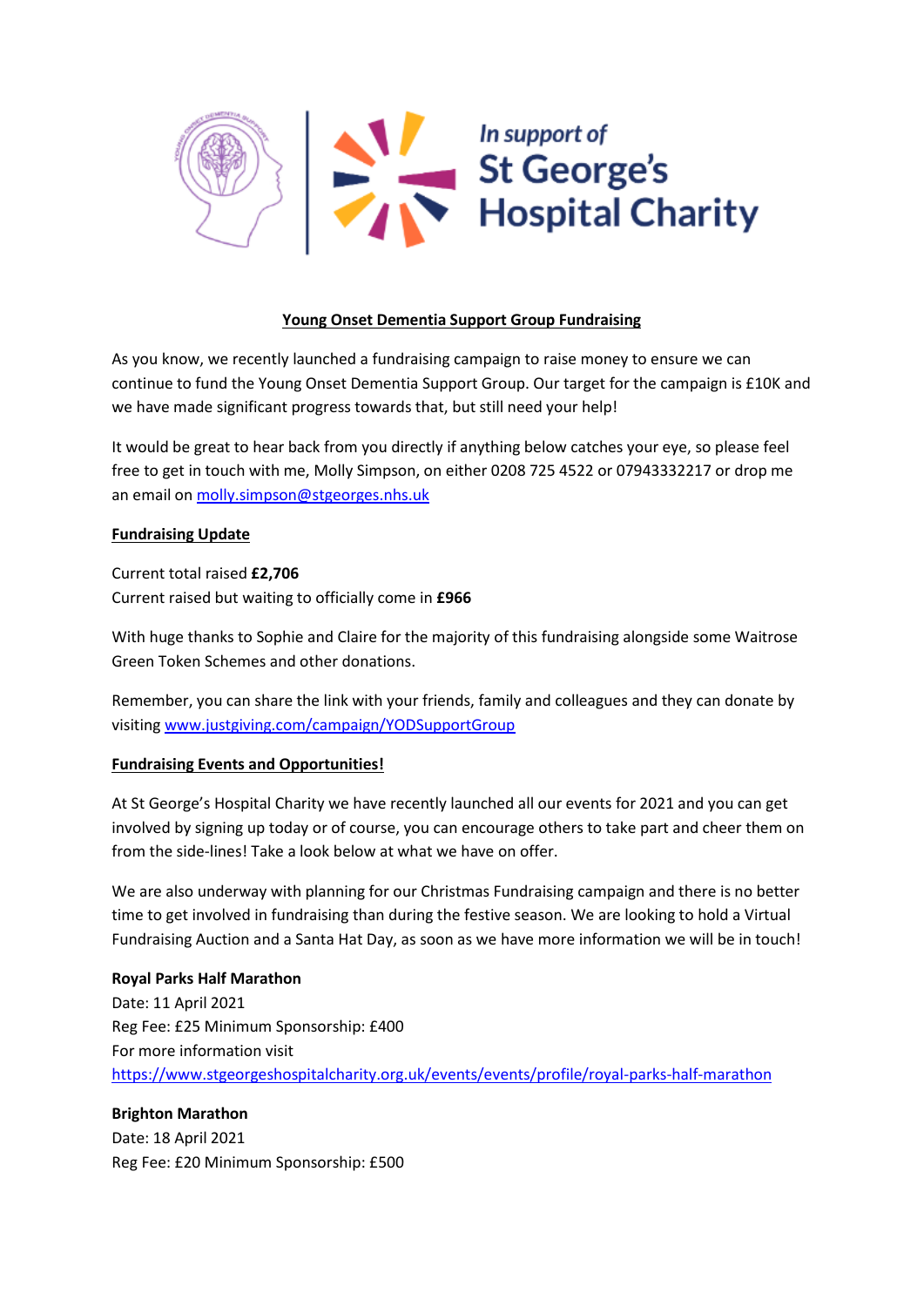# For more information visit <https://www.stgeorgeshospitalcharity.org.uk/events/events/profile/brighton-marathon-2020>

### **Snowdon by Night**

Date: 8-9 May 2021 or 21-22 August 2021 Reg Fee: £49 Minimum Sponsorship: £350 For more information visit <https://www.stgeorgeshospitalcharity.org.uk/events/events/profile/snowdon-by-night>

### **London Landmarks Half Marathon**

Date: 23 May 2021 Reg Fee: £25 Minimum Sponsorship: £350 For more information visit [https://www.stgeorgeshospitalcharity.org.uk/events/events/profile/london-landmarks-half](https://www.stgeorgeshospitalcharity.org.uk/events/events/profile/london-landmarks-half-marathon)[marathon](https://www.stgeorgeshospitalcharity.org.uk/events/events/profile/london-landmarks-half-marathon)

# **Skydive Day**

Date: 29 May 2021 or 28 August 2021 Reg Fee: £70 Minimum Sponsorship: £395 For more information visit <https://www.stgeorgeshospitalcharity.org.uk/events/events/profile/skydive-day-1>

# **London Marathon Walk (with Half Marathon option)**

Date: 4 September 2021 Reg Fee: £29 Minimum Sponsorship: £100 For more information visit <https://www.stgeorgeshospitalcharity.org.uk/events/events/profile/london-marathon-walk>

# **London to Brighton Cycle**

Date: 12 September 2021 Reg Fee: £55 Minimum Sponsorship: £150 For more information visit <https://www.stgeorgeshospitalcharity.org.uk/events/events/profile/london-to-brighton-cycle->

# **London Marathon**

Date: 3 October 2021 Reg Fee: £75 Minimum Sponsorship: £2000 For more information visit <https://www.stgeorgeshospitalcharity.org.uk/events/events/profile/virgin-london-marathon>

# **Your Networks!**

The amazing thing about the support group is, you would already be surprised how many amazing fundraising networks you have between you all. It might be the company you work for, the celebrity who lives next door to you or even those down at your local pub!